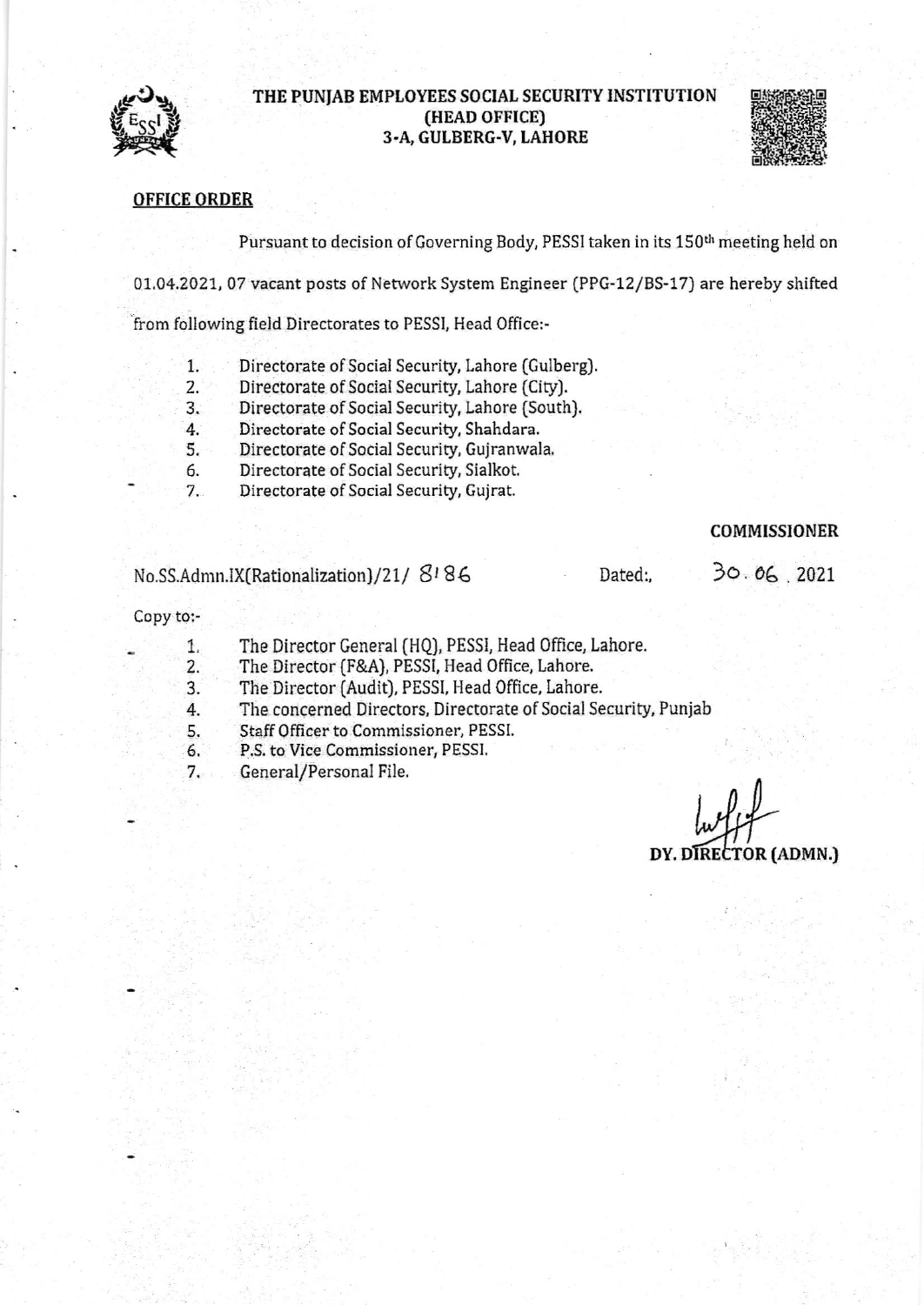# ، پيدا تسمي<br>فرانستان 'hlw

 $\bigwedge_{\gamma} \bigwedge_{\gamma}$ 

## PUNJAB EMPLOYEES SOCIAL SECURITY INSTITUTION (HEAD OFFICE) 3/A, GULBERG-V, LAHORE

## OFFICE ORDER



Pursuant to the decision of the Governing Body, PESSI taken in its 151<sup>st</sup> meeting held on 18.06.2021, and subsequent approval of the Authority following PESSI, Head Office, Lahore posts are hereby redesignated:

|               | Sr.<br>No. | Name of Posts                                     | No. of<br>Posts | Re-designated                                 | PPG/<br><b>BPS</b> | Wing                 |
|---------------|------------|---------------------------------------------------|-----------------|-----------------------------------------------|--------------------|----------------------|
|               | 1.         | Director (ICT)                                    | $\mathbf{1}$    | Director (MRD)                                | 14/19              | <b>MRD</b>           |
|               | 2.         | Director (Admn)                                   | $\mathbf{1}$    | Director Contribution<br>and Benefit (C&B)    | 14/19              | Contribution         |
|               | 3.         | Director (Admn)                                   | $\mathbf{1}$    | Director<br>(Inspection)                      | 14/19              | Contribution         |
|               | 4.         | Director (F&A)                                    | $\mathbf{1}$    | Director (Finance)                            | 14/19              | Finance              |
|               | 5.         | Director (F&A)                                    | $\mathbf{1}$    | Director (Audit)                              | 14/19              | Audit                |
|               | 6.         | Director (F&A)                                    | $\overline{1}$  | Director (Funds)                              | 14/19              | Funds                |
| $\frac{1}{7}$ | 7.         | Director<br>(Development)                         | $1\,$           | Director (Works)                              | 14/19              | Works                |
|               | 8.         | <b>Additional Director</b><br>(Legal)             | $\mathbf{1}$    | Director (Legal)                              | 14/19              | Legal                |
|               | 9.         | Director (HRDME)                                  | $\mathbf{1}$    | (Public<br>Director<br>Relation)              | 13/18              | Public<br>Relation   |
|               | 10.        | Director (Admn)                                   | $\mathbf{1}$    | (Medical<br>Director<br>Cadre)                | 13/18              | <b>Medical Cadre</b> |
|               | 11.        | Director (Admn)                                   | $\mathbf{1}$    | (Allied<br>Director<br>Cadre)                 | 13/18              | Allied Cadre         |
|               | 12.        | Director<br>(Architecture)                        | $\mathbf{1}$    | Additional<br>Director<br>(Architecture)      | 13/18              | Works                |
|               | 13.        | Deputy<br>Director<br>(Admn)                      | $\mathbf{1}$    | Deputy<br>Director<br>(Legal)                 | 13/18              | Legal                |
|               | 14.        | Director<br>Deputy<br>(Admn)                      | $\mathbf{1}$    | Deputy<br>Director<br>(Contribution)          | 13/18              | Contribution         |
|               | 15.        | Director<br>Deputy<br>(Admn)                      | $\mathbf{1}$    | Deputy<br>Director<br>(Benefits)              | 13/18              | Contribution         |
|               | 16.        | Director<br>Deputy<br>(F8A)                       | $1\,$           | Deputy<br>Director<br>(Finance)               | 13/18              | Finance              |
|               | 17.        | Director<br>Deputy<br>(F8A)                       | $\mathbf{1}$    | Director<br>Deputy<br>(Budget)                | 13/18              | Finance              |
|               | 18.        | Director<br>(Reforms)                             | $\mathbf{1}$    | Director (IT)                                 | 13/18              | IT                   |
|               | 19.        | Monitoring<br>and<br><b>Evaluation Specialist</b> | $\mathbf{1}$    | Deputy<br>Director<br>(Monitoring & Research) | 13/18              | <b>MRD</b>           |
|               | 20.        | Deputy<br>Director<br>(Medical)                   | $\mathbf{1}$    | Deputy<br>Director<br>(Technical)             | 12/17              | Purchase             |
|               | 21.        | Director<br>Deputy<br>(Medical)                   | $1\,$           | Deputy<br>Director<br>(General)               | 12/17              | Purchase             |